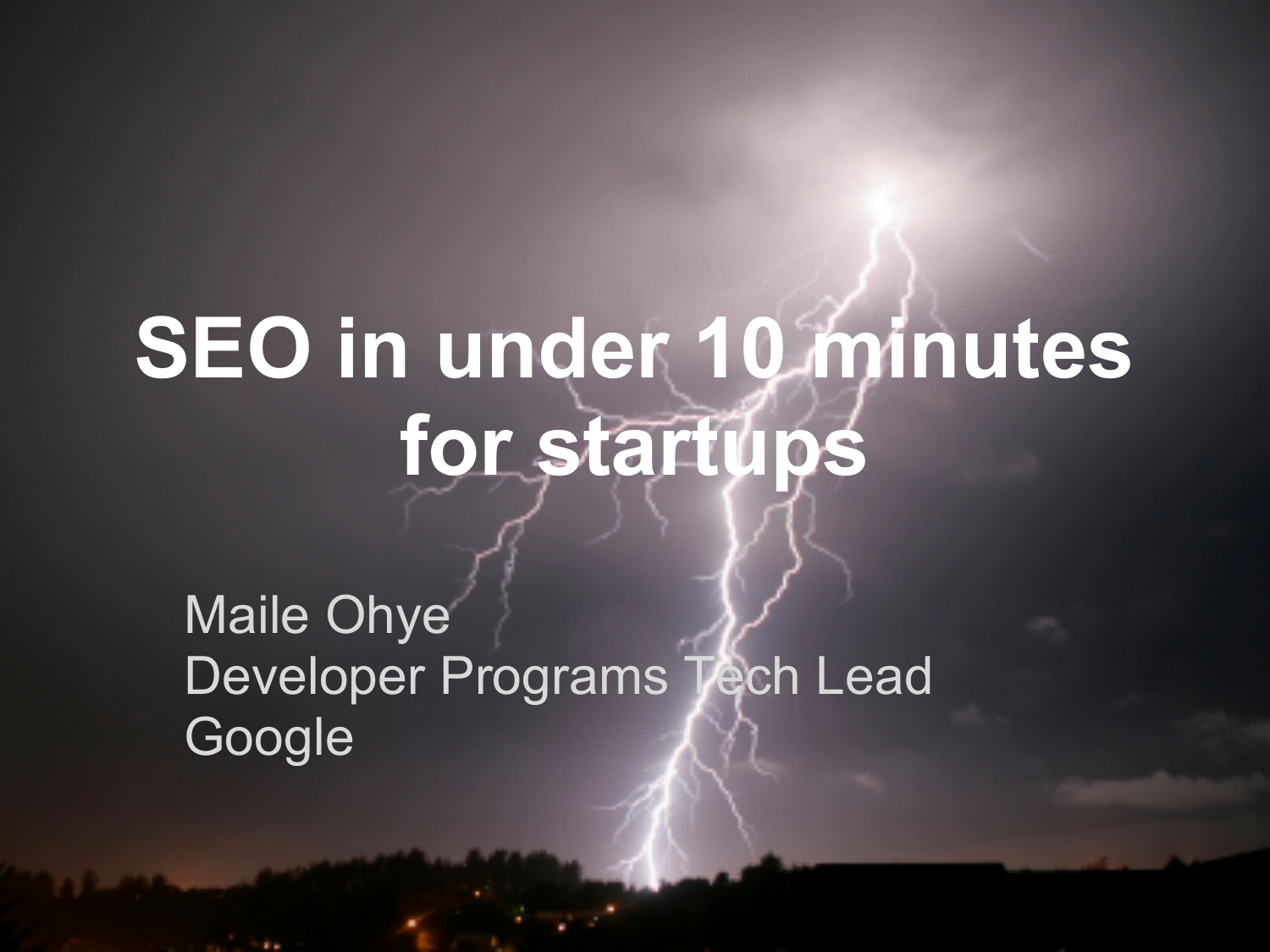### **Startups better qualified for this talk**

- Have their main content below 50ish pages
- Hope to rank only for a handful of related terms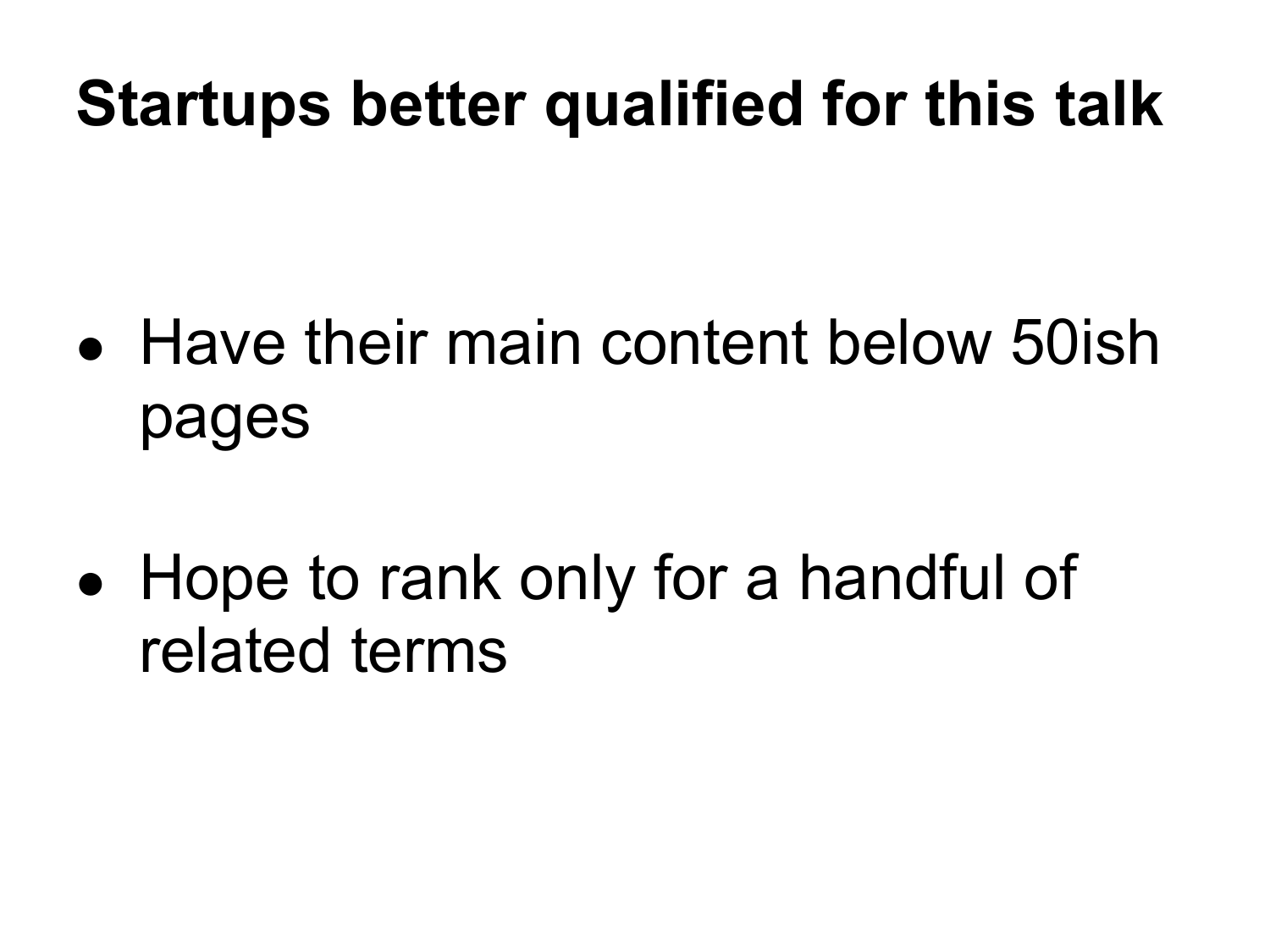## **Objective**

- Provide the basics in an efficient manner
- Rest assured that you're not doing something totally wrong related to Search
- Provide pointers for more information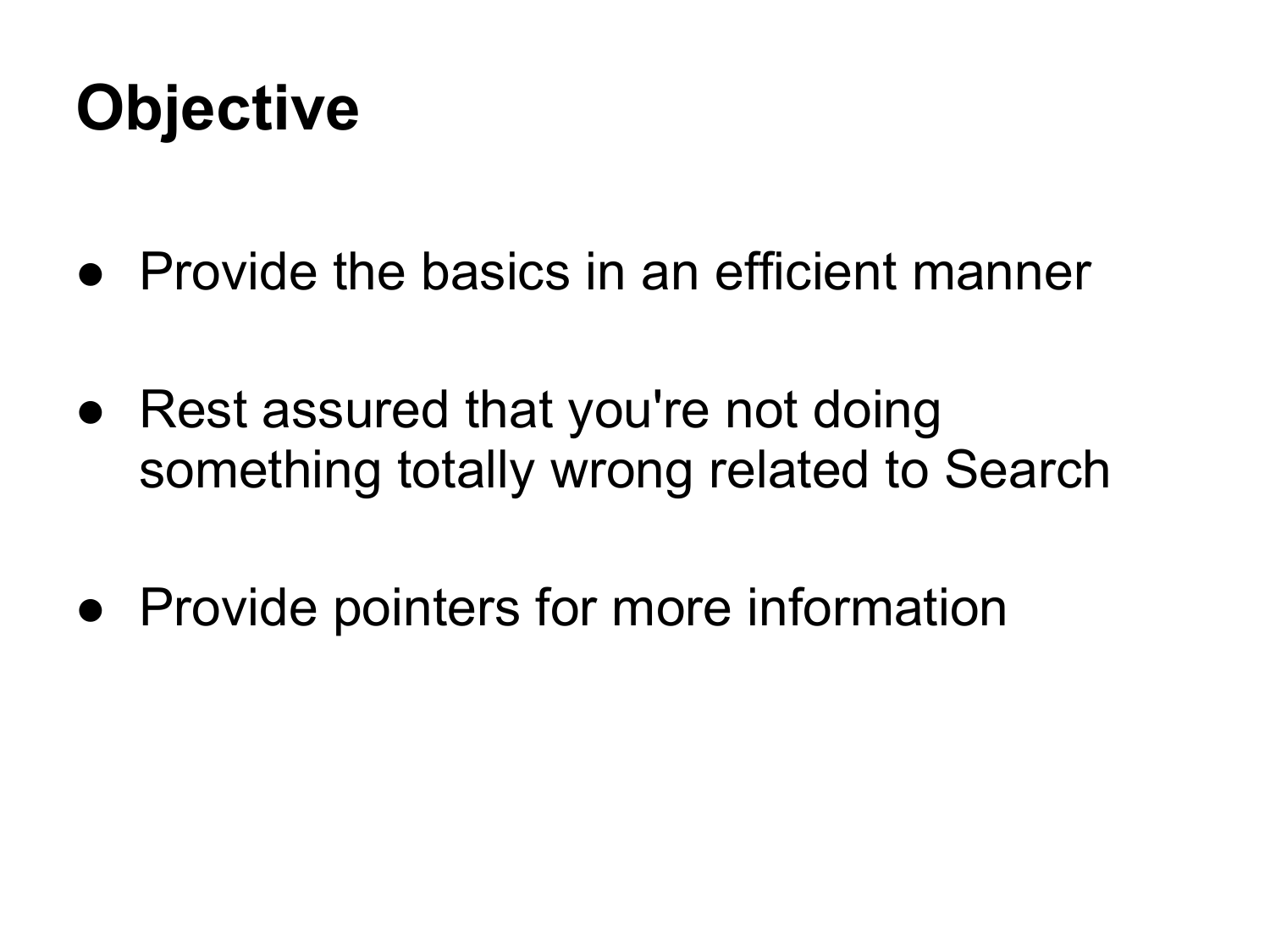#### **Select www or non-www**

#### Then 301 accordingly to consolidate indexing signals.

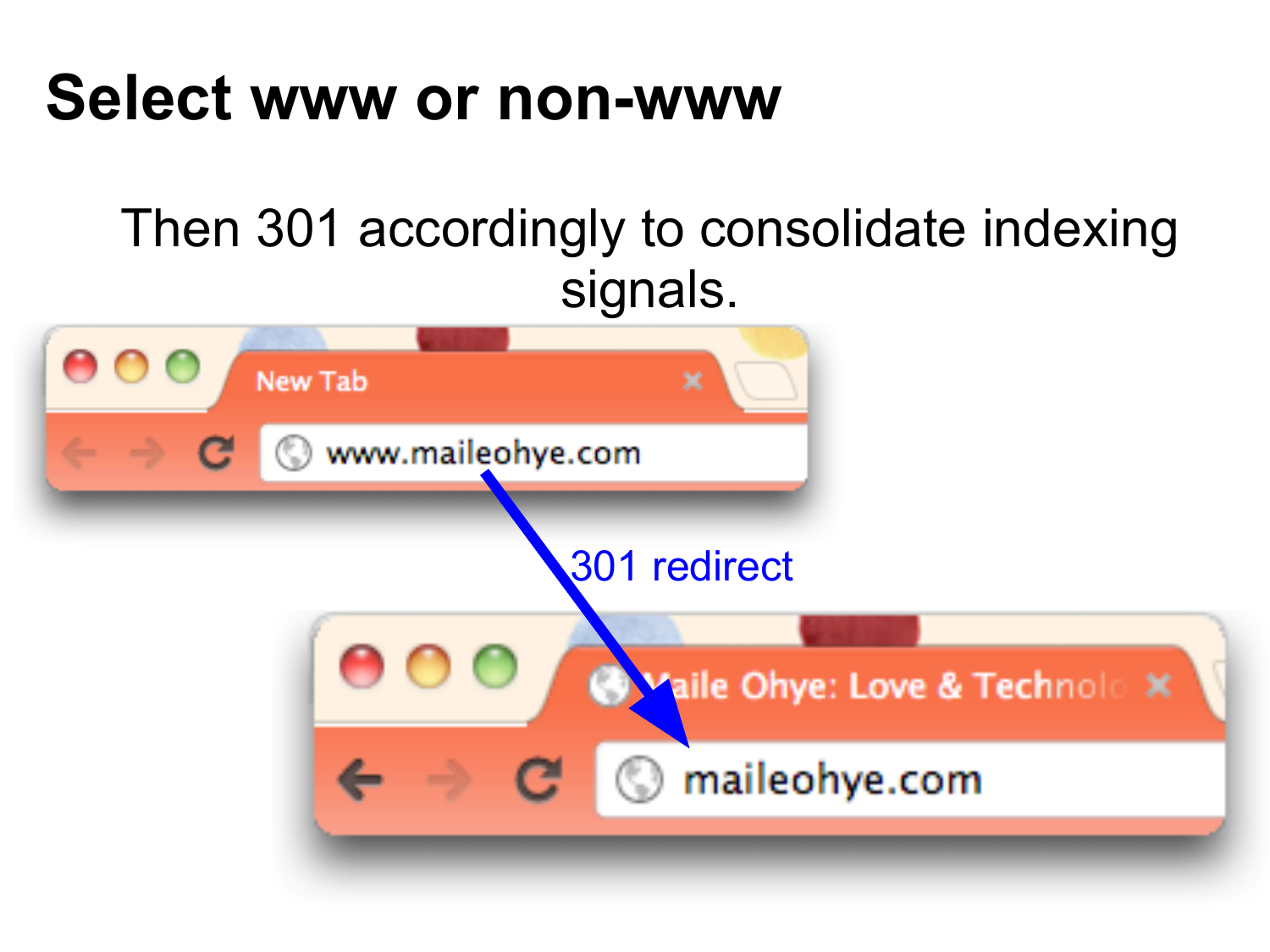# **Verify ownership in Webmaster Tools**

Enable email forwarding to receive critical messages from Google (e.g. hacked, malware, crawling issues)

"Using Webmaster Tools like an SEO" http://goo.gl/VM31L

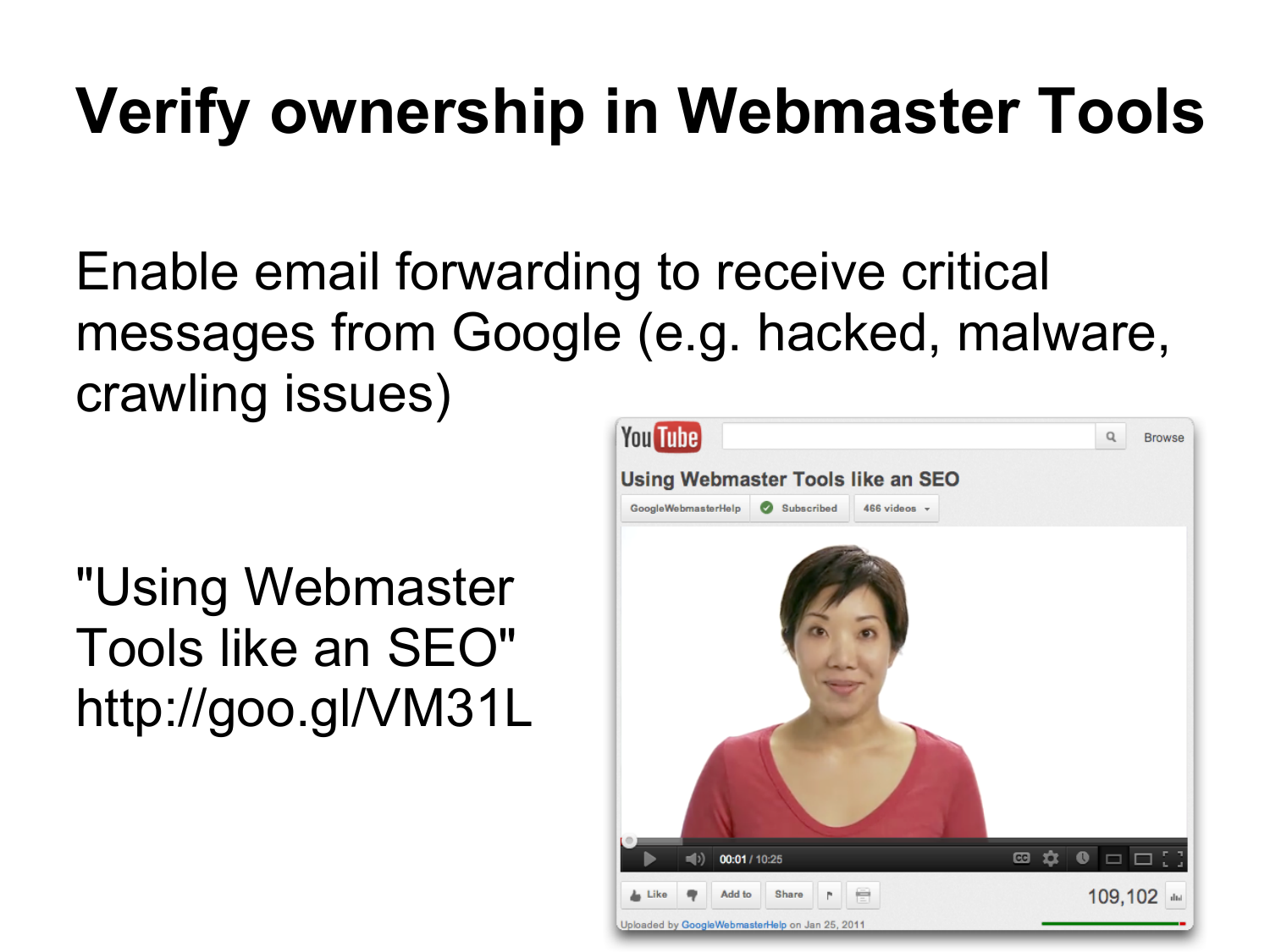## **Domain background check**

Previously a spammy domain? Submit a reconsideration request through Webmaster Tools

- "Keywords" listed in Webmaster Tools
- Indexed with a [site:foo.com] search
- Rank when searching for domain name

Webmaster Guidelines: http://goo.gl/5cCLw Penalties and reconsideration requests: http://goo.gl/NEKwV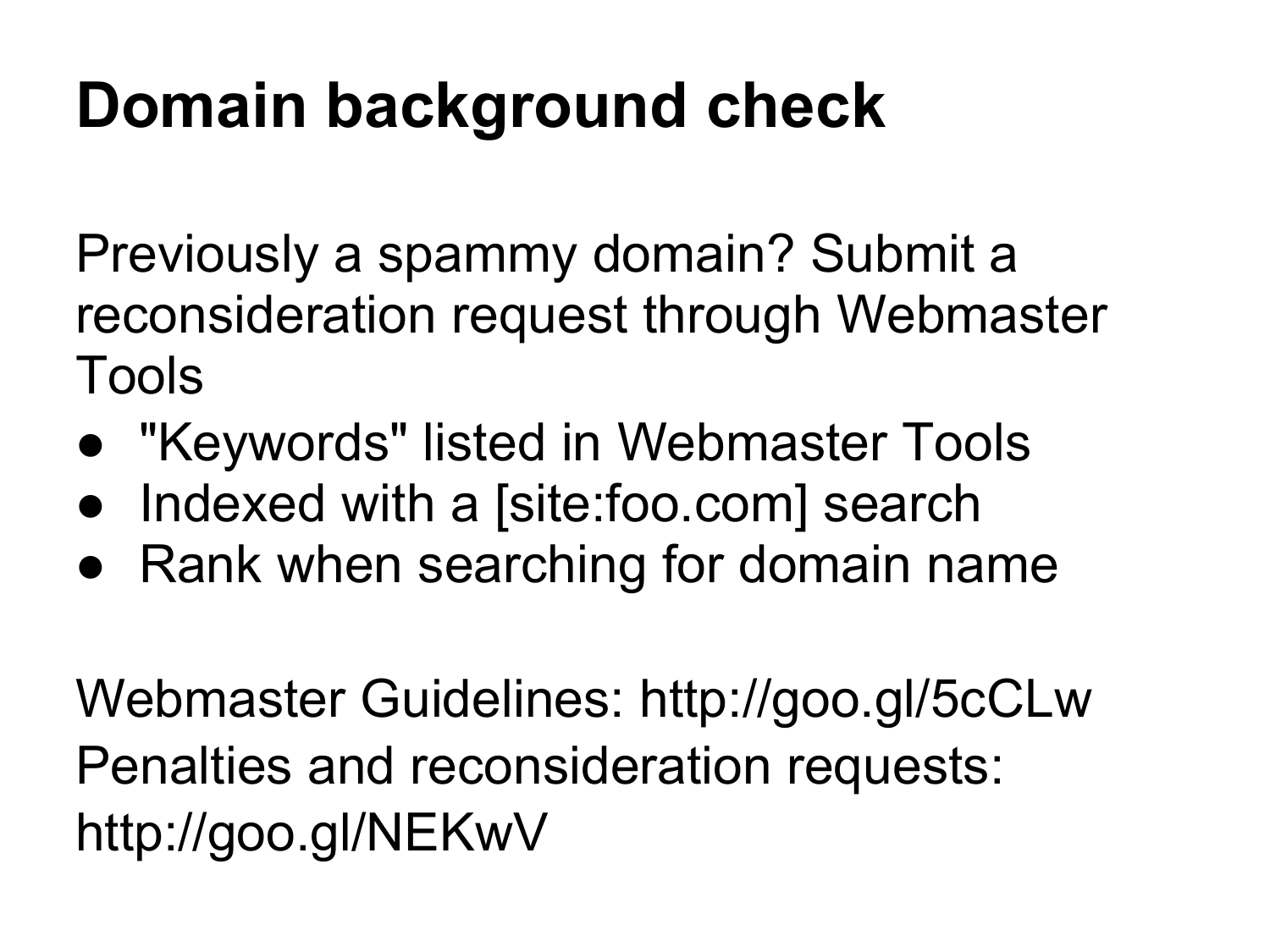# **Webmaster Tools: Fetch as Googlebot**

| Google                                                       |                                                                                                                                                         |                                                      |                                          |                              |
|--------------------------------------------------------------|---------------------------------------------------------------------------------------------------------------------------------------------------------|------------------------------------------------------|------------------------------------------|------------------------------|
| <b>Webmaster Tools</b>                                       |                                                                                                                                                         |                                                      |                                          | $\odot$ maileohye.com $\sim$ |
| Dashboard<br>Messages (2)                                    | Fetch as Googlebot<br>See exactly how a page appears to Google.                                                                                         |                                                      |                                          |                              |
| Site configuration<br>Your site on the web<br>+1 Metrics     | Fetches remaining:<br>499                                                                                                                               | URL and linked pages<br>submissions remaining:<br>10 | Crawl then<br>submit to index            |                              |
| <b>Diagnostics</b><br>Malware<br>Crawl errors<br>Crawl stats | Web<br>Fetch<br>$\overline{\phantom{a}}$<br>http://maileohye.com/<br>Leave URL blank to fetch the homepage. Requests may take a few minutes to process. |                                                      |                                          |                              |
| <b>Fetch as Googlebot</b><br>HTML suggestions<br>Labs        | $1-1$ of $1$<br>Show<br>25 rows<br><b>URL</b><br>Googlebot type Fetch Status<br><b>Fetch date</b>                                                       |                                                      |                                          |                              |
| <b>Other Resources</b>                                       | http://maileohye.com/category/seo/performance/                                                                                                          |                                                      | Success<br><b>Submit to index</b><br>Web | 4/30/12 9:15 AM              |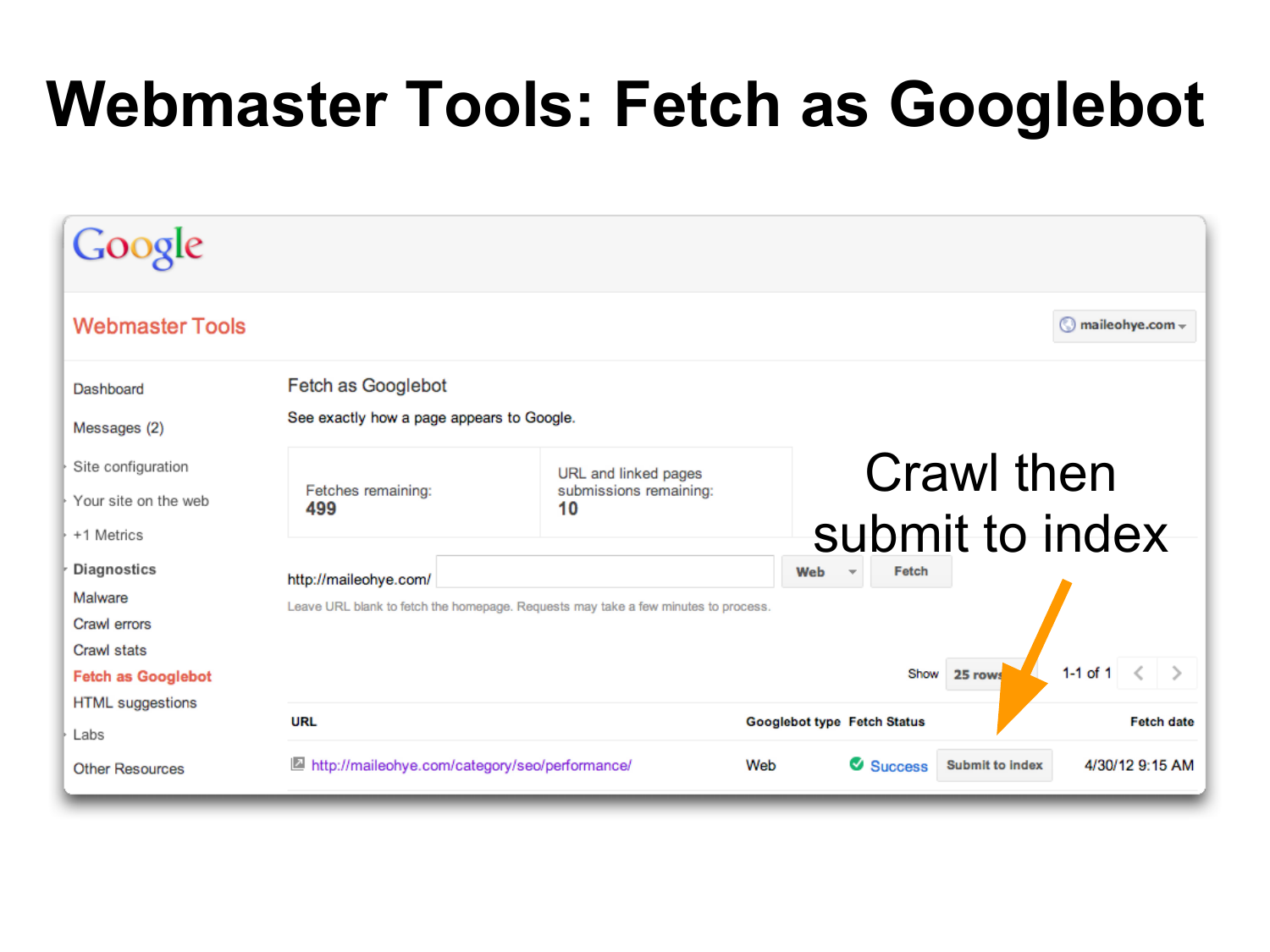#### **Include analytics code**

Start collecting data even if you're not ready to use it.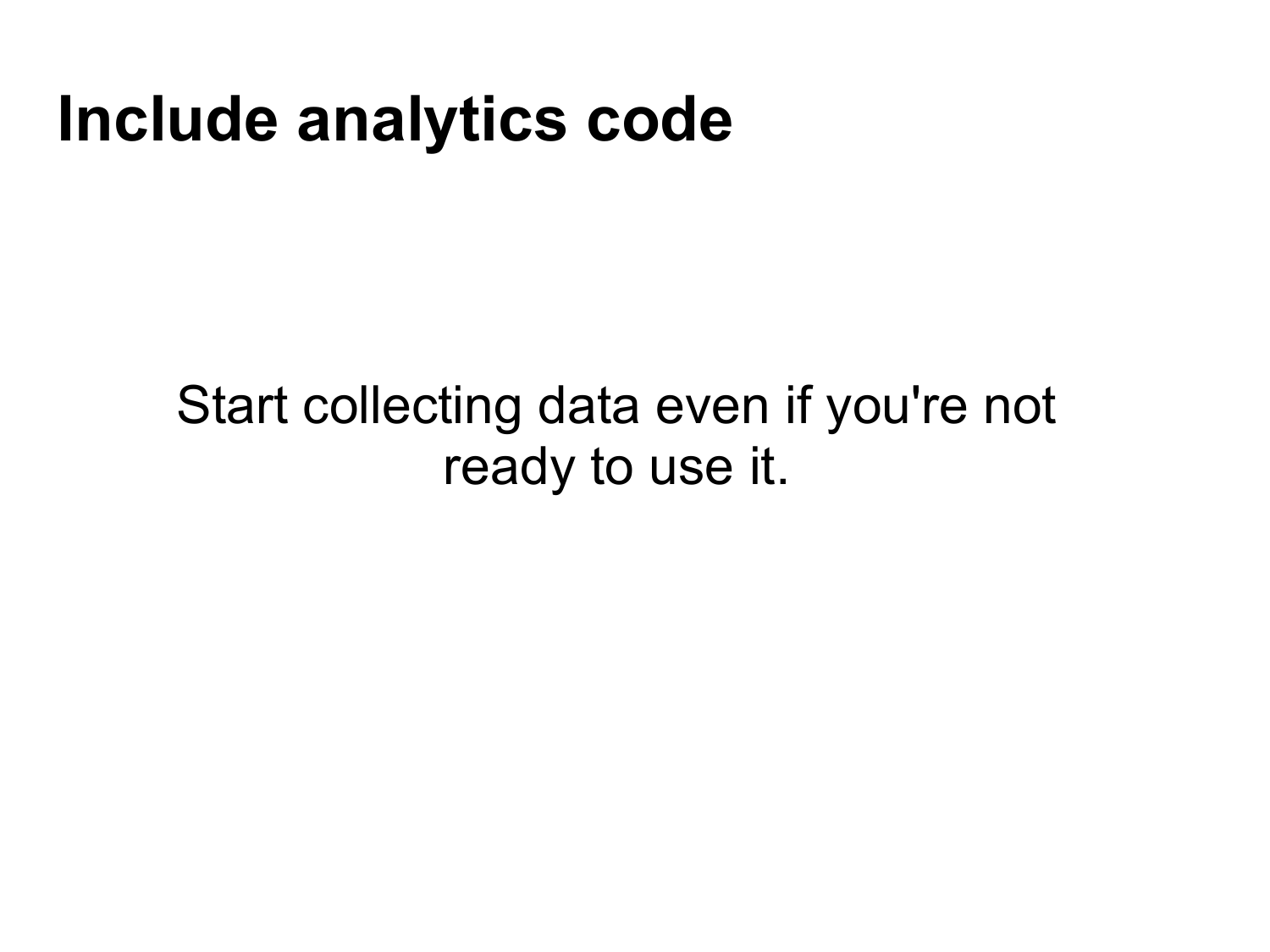# **Strategy in site design**

Consider users/personas for your site

#### ● Customers

- Parents/kids
- Developers
- Enthusiasts
- First-time vs. loyal customer

#### ● Investors

**Press**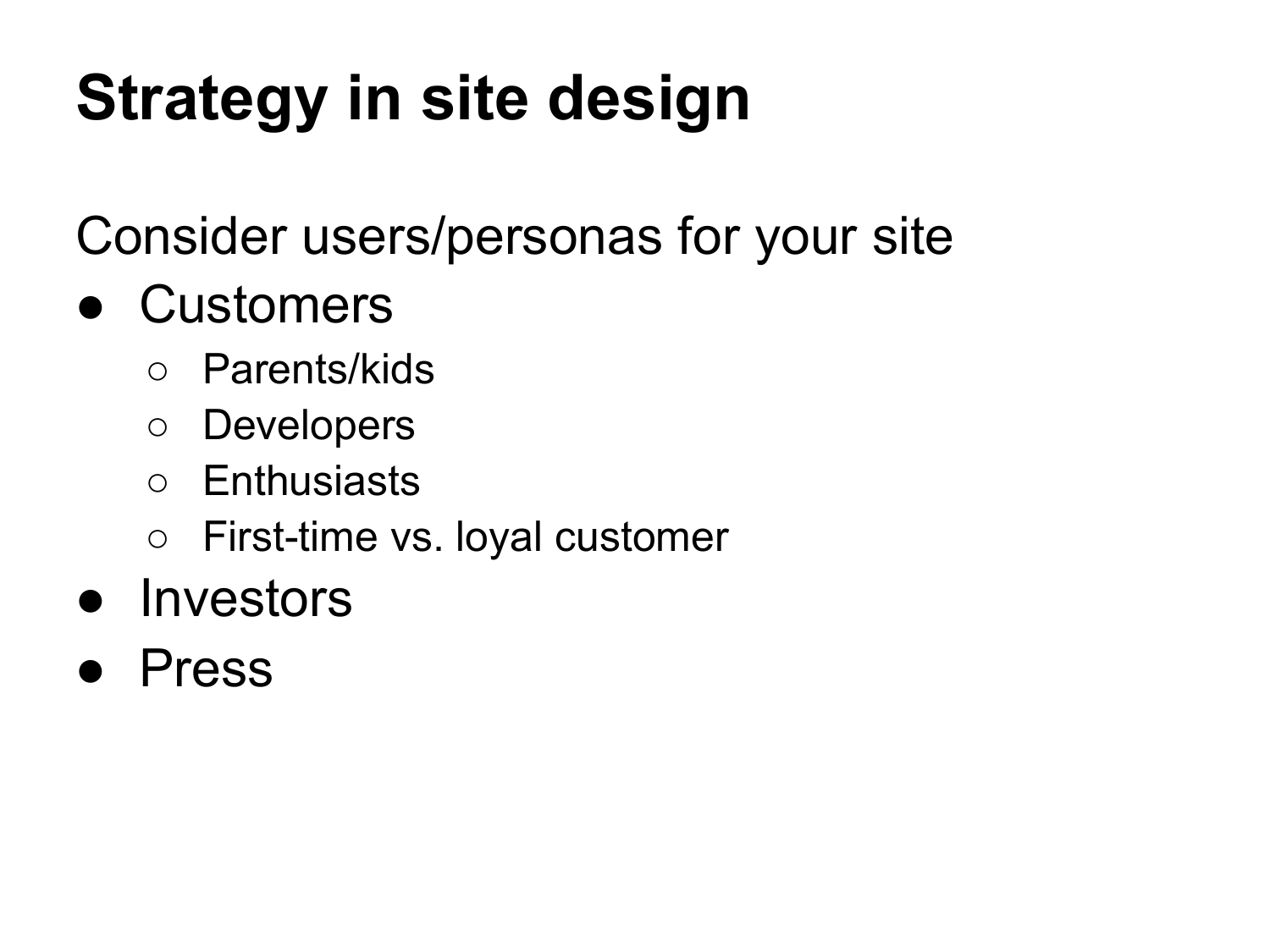## **Site strategy ideas**

- Utility: Does our site design meet the needs of each persona?
- Navigation: If searcher lands on child page...
	- Can they figure out where they are?
	- $\circ$  Can they easily navigate to where they want to be?
- Focused: Does each page contain one logical topic obvious to visitors?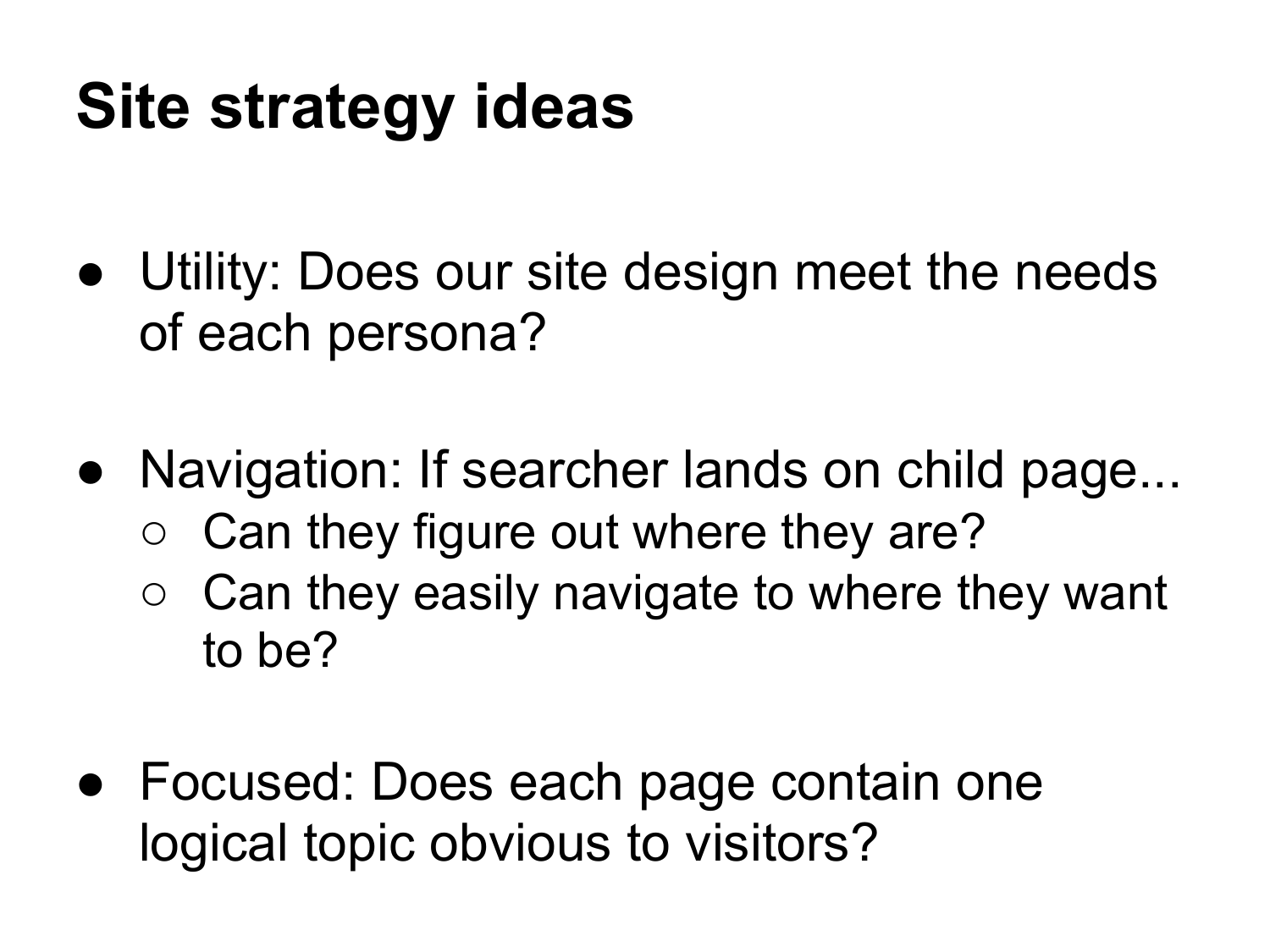# **Define your conversion**

I want my <group foo> visitors to:

- Sign up for the newsletter
- Contact our bizdey lead
- Buy our product
- Try our product
- Share our service

Make a relevant conversion possible on every page -- don't force users to make extra clicks.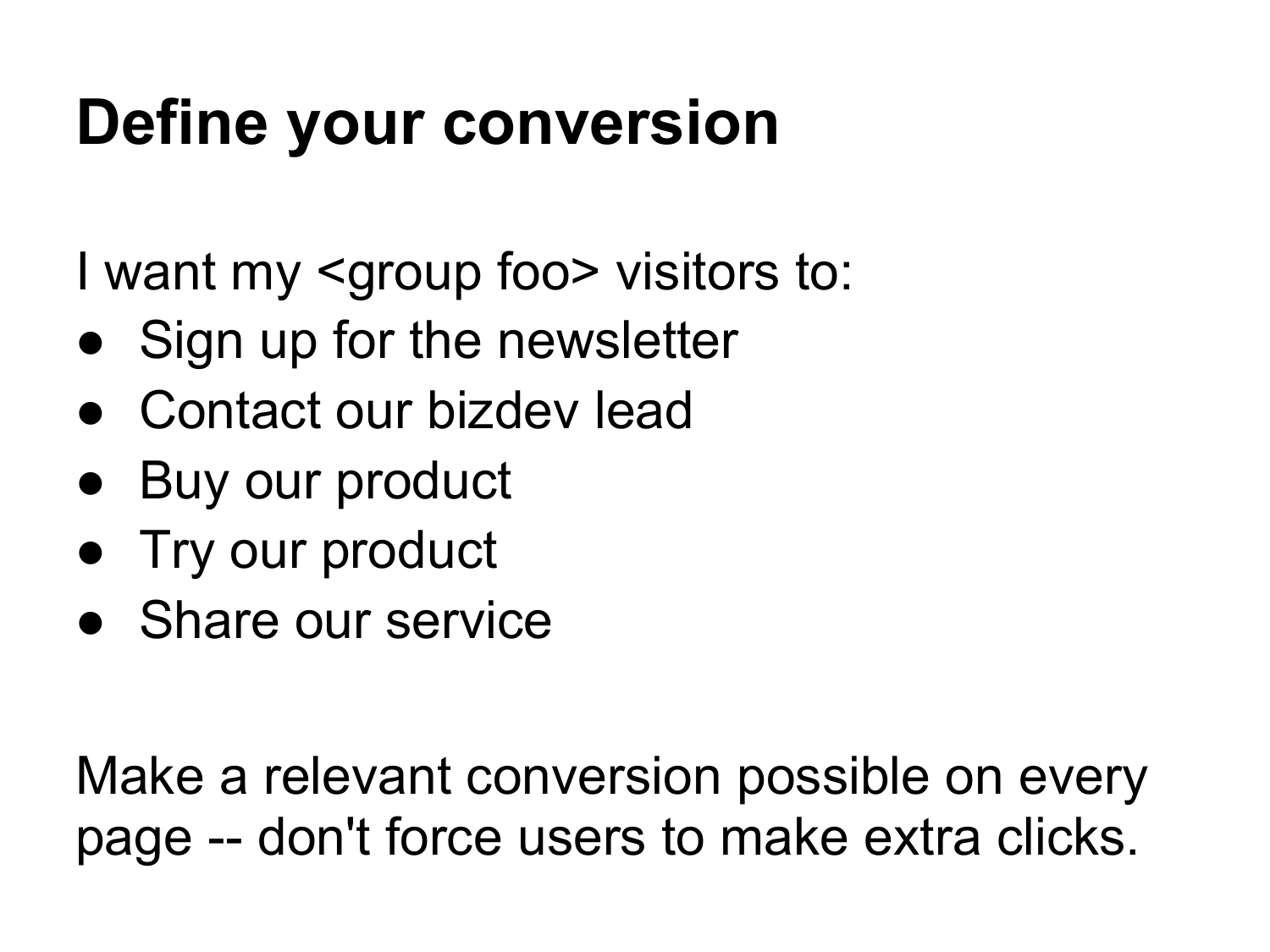### **Be smart about your copy**

Include relevant keywords naturally in your text.

- Include query terms normal people would use to find your product/business (e.g., "running shoes," not "athletic footwear")
	- Research common terms through Adwords keywords tool
	- Consider tag clouds and misspellings as fairly played out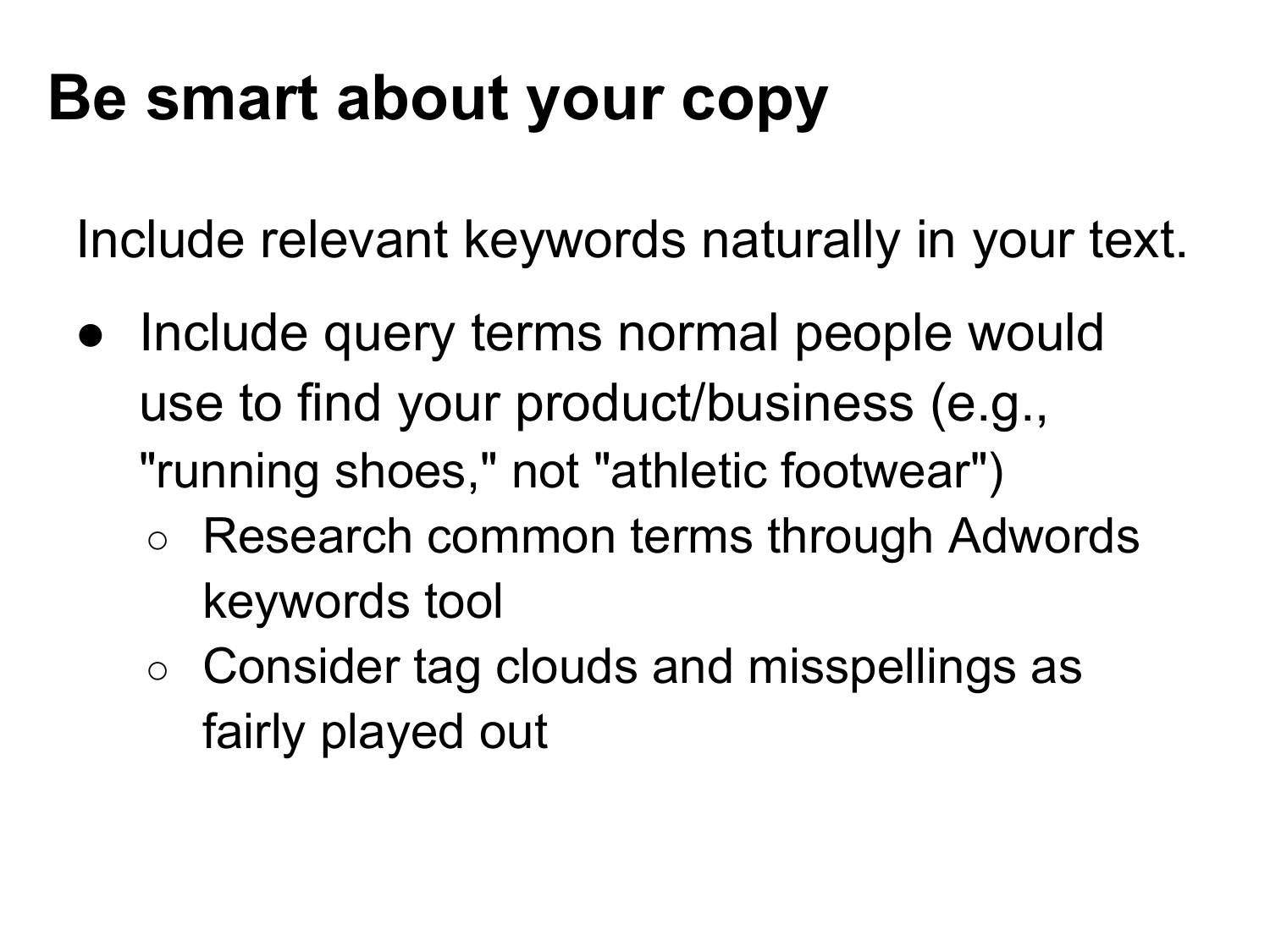# **Smart about copy (cont.)**

- Answer your visitors'/personas' questions
	- Is the product reputable? Show reviews, let users review.
	- What if it doesn't work? Explain customer satisfaction policy.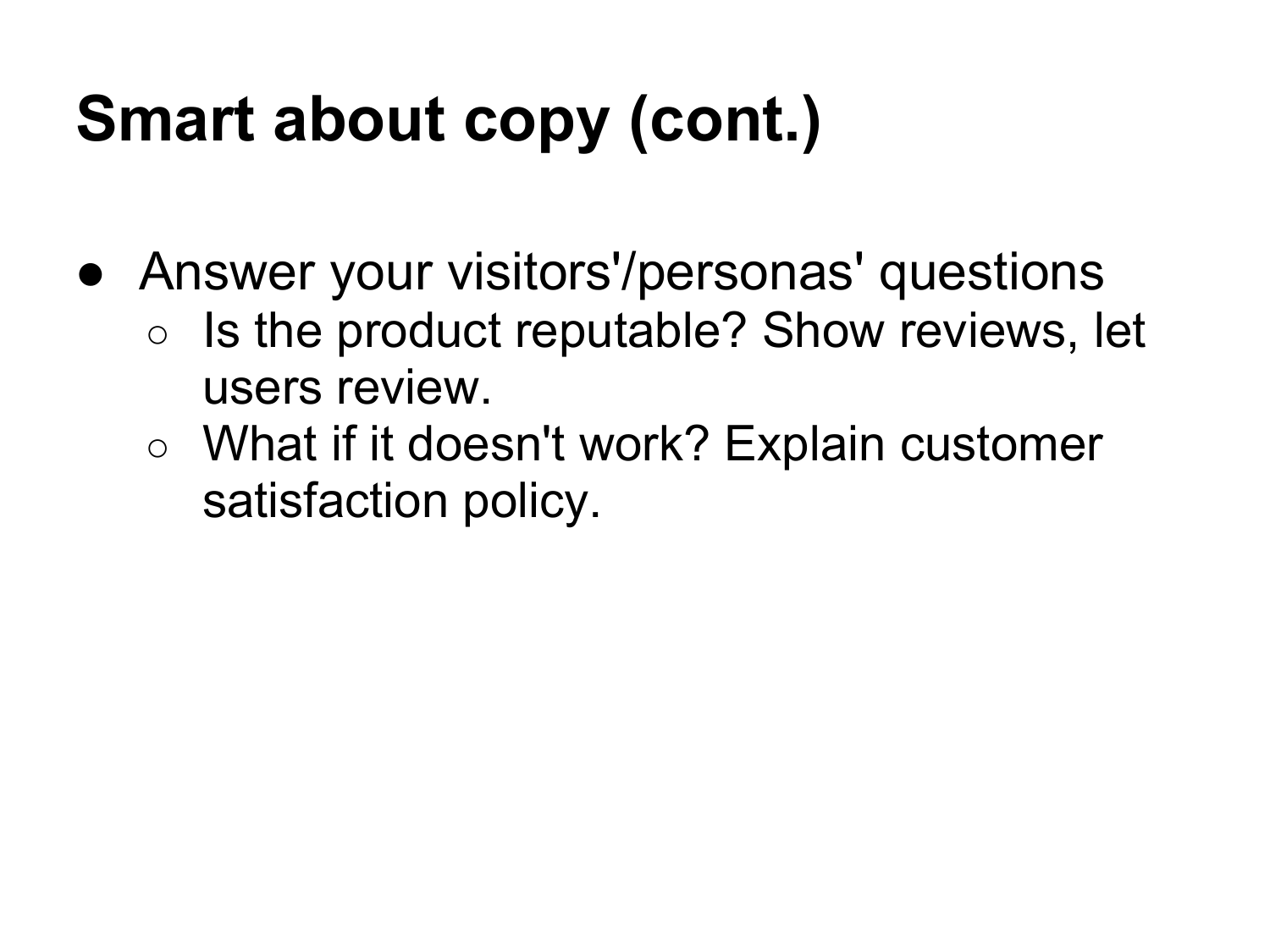# **Every page should include**

- Unique topic
- Unique title (displays in search results)
- Unique meta description for the snippet
- For non-dynamic sites: keywords in the filename, lowercase and hyphen separated
- Descriptive anchor text for every link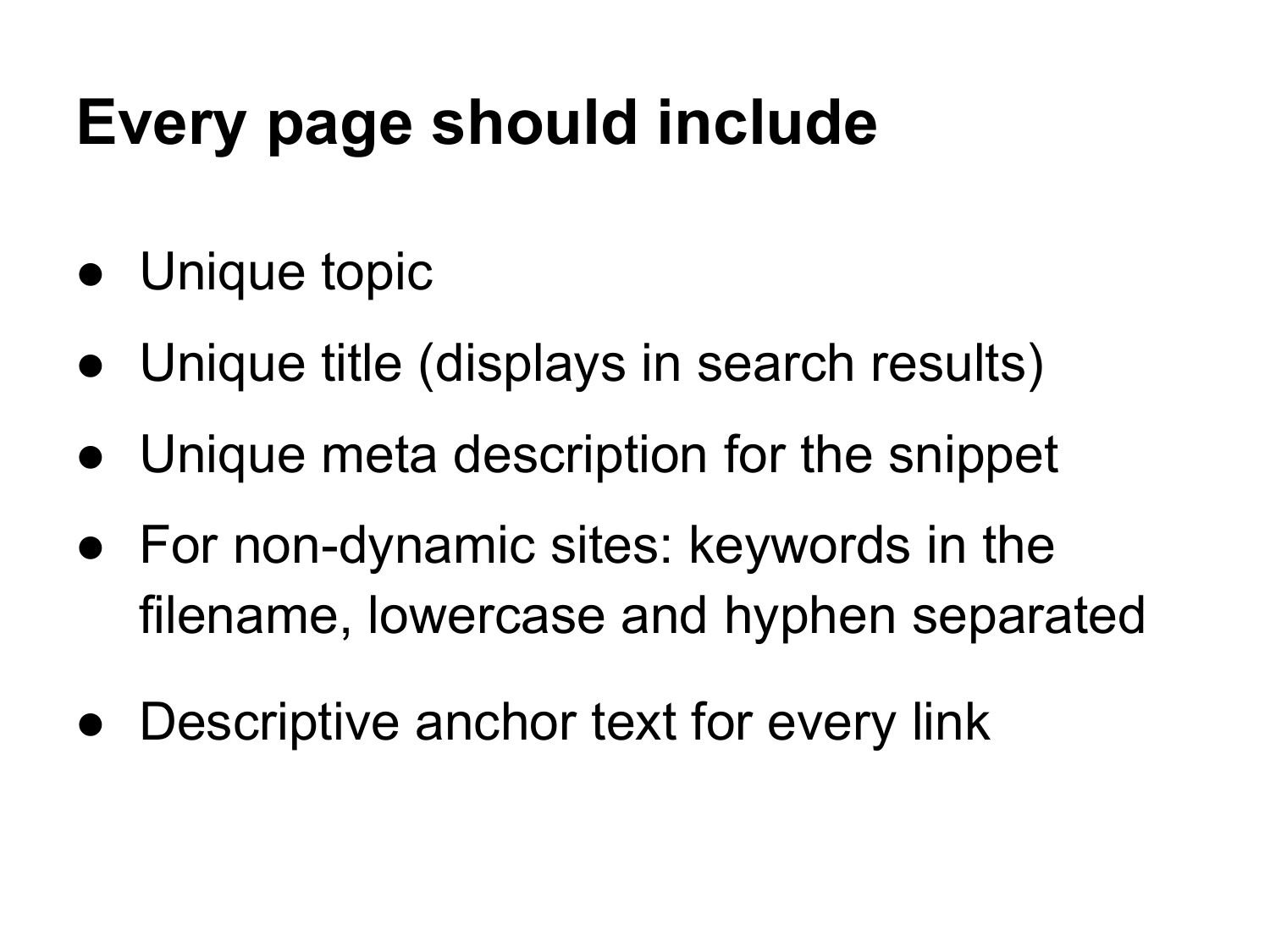#### **Anchor text: Room for improvement**

### For more information on our product specifications, click here.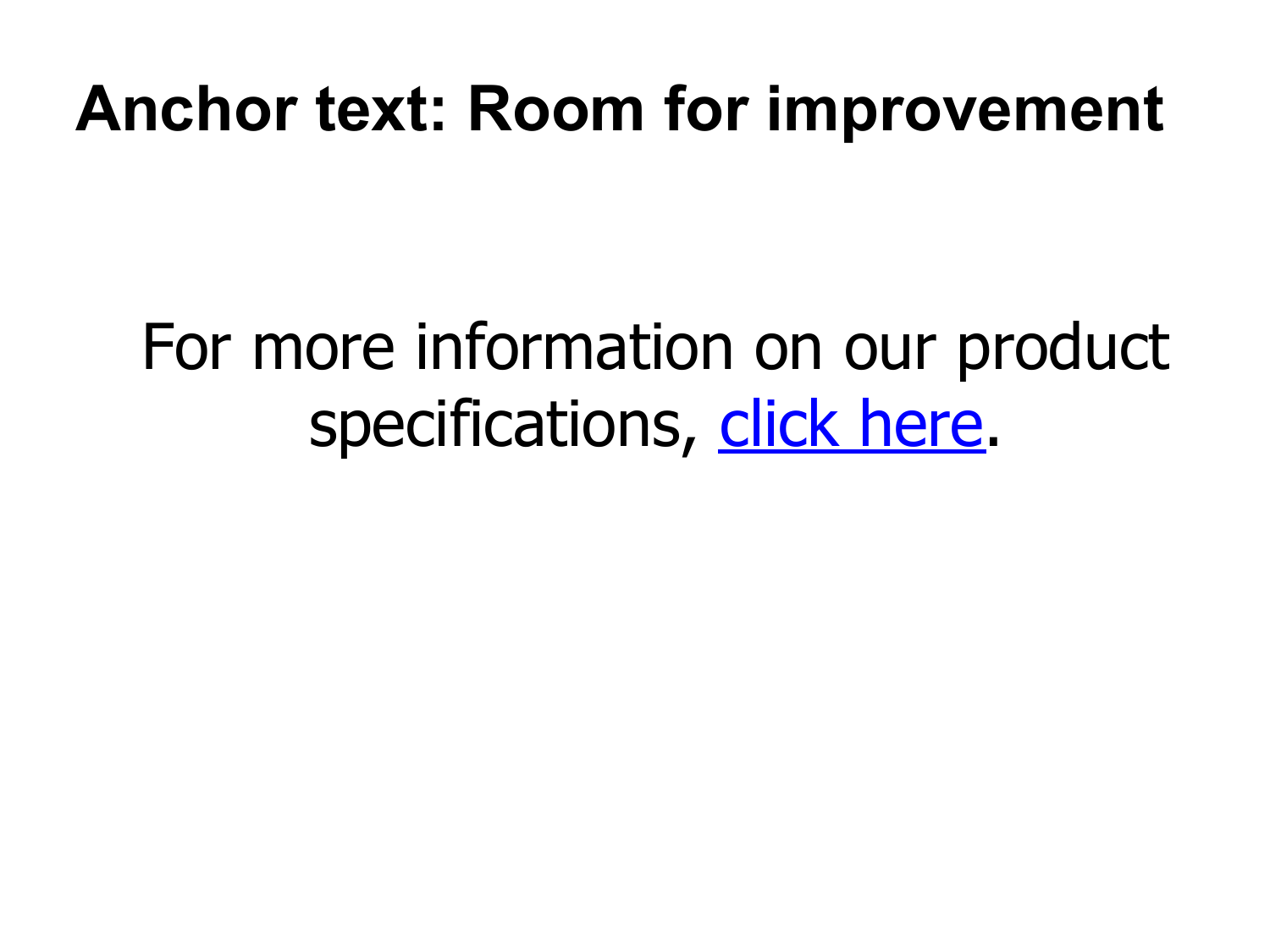#### **Anchor text: Good example!**

### For more information, please read our product specifications.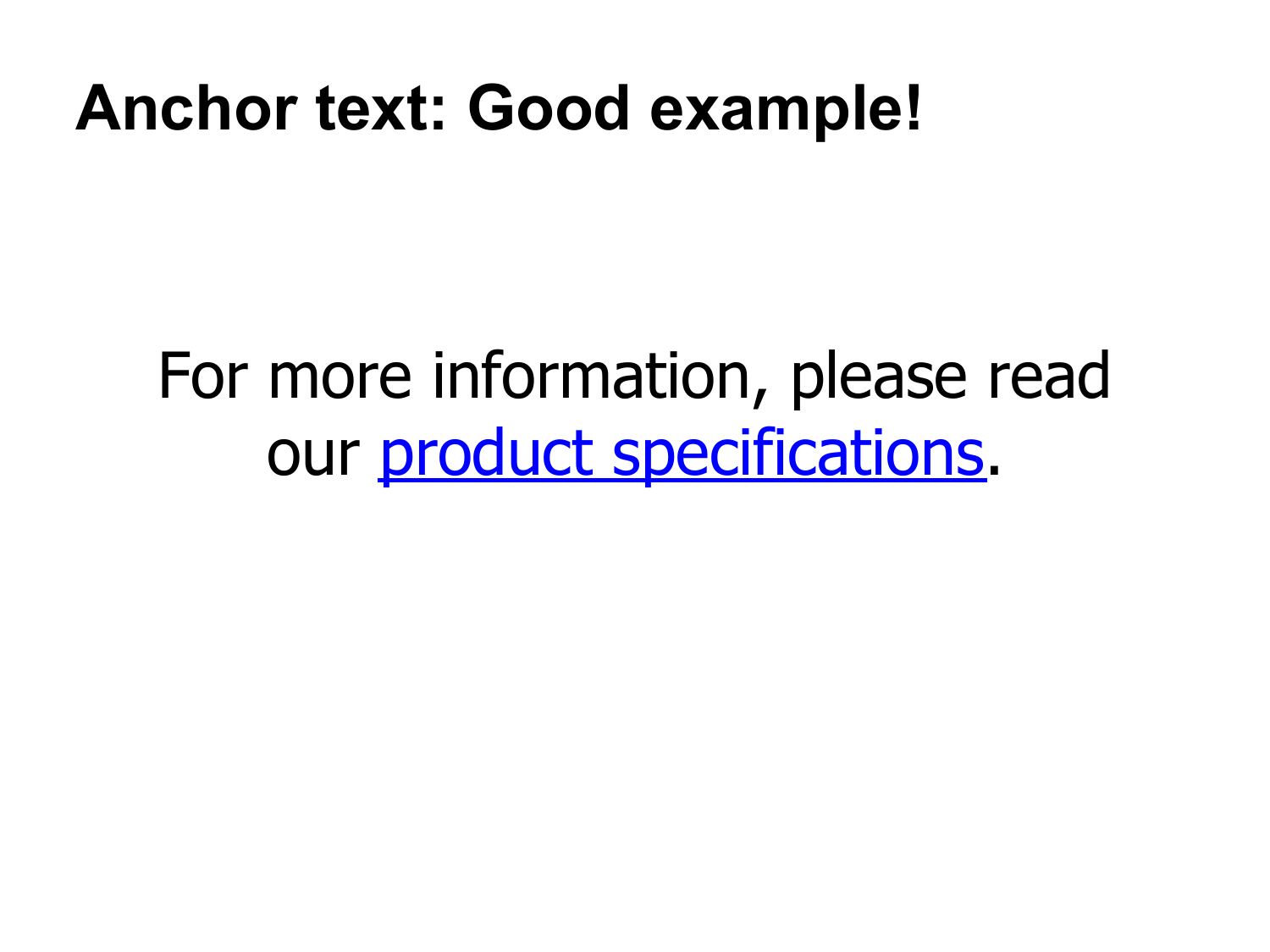### **Sitelinks**

#### **NASA - Home**

#### www.nasa.gov/

NASA gov brings you images, videos and interactive features from the unique perspective of America's space agency. Get the latest updates on NASA missions, ...

#### **NASA** Images

Gallery - Cassini Multimedia - Dryden Photo Gallery - ...

**NASA TV** NASA TV in High Def on UStream ... NASA TV's Media Channel ...

**Ames Research Center** NASA.gov brings you images, videos and interactive features ...

#### NASA Kids' Club

NASA.gov brings you images, videos and interactive features ...

#### **NASA - Space Shuttle**

Space shuttle Discovery, the first orbiter retired from NASA's ...

#### **Video Gallery**

NASA Home; > Multimedia; > Video Gallery. copy. copy ...

Search nasa.gov

#### More info on sitelinks http://goo.gl/OM2Ji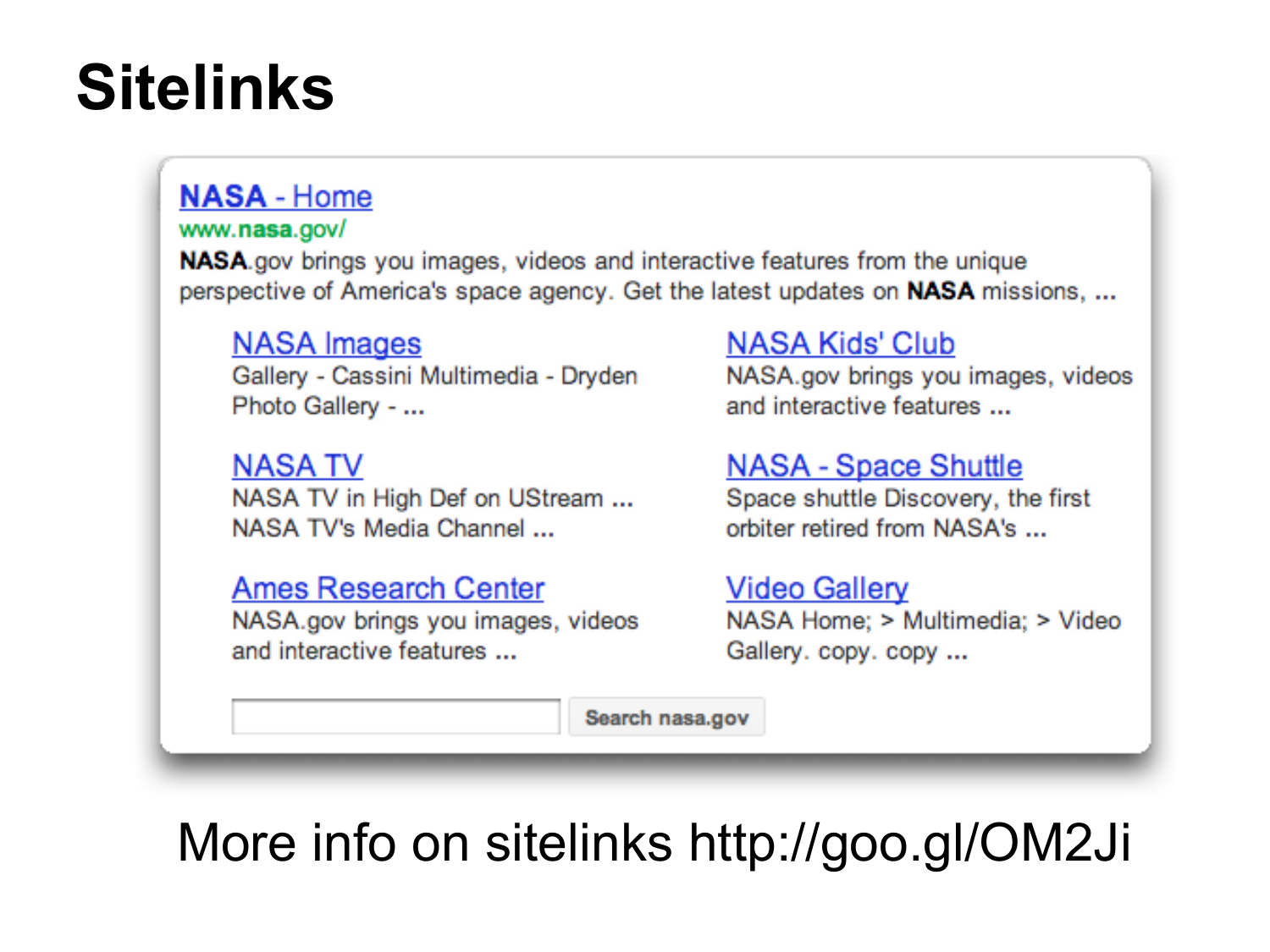## **Potential pitfalls**

- Hiring a rogue or shady SEO (if they guarantee anything, that's bad news)
- Participating in link schemes or buying links to pass PageRank

• Focusing more on site fanciness than having indexable/searchable text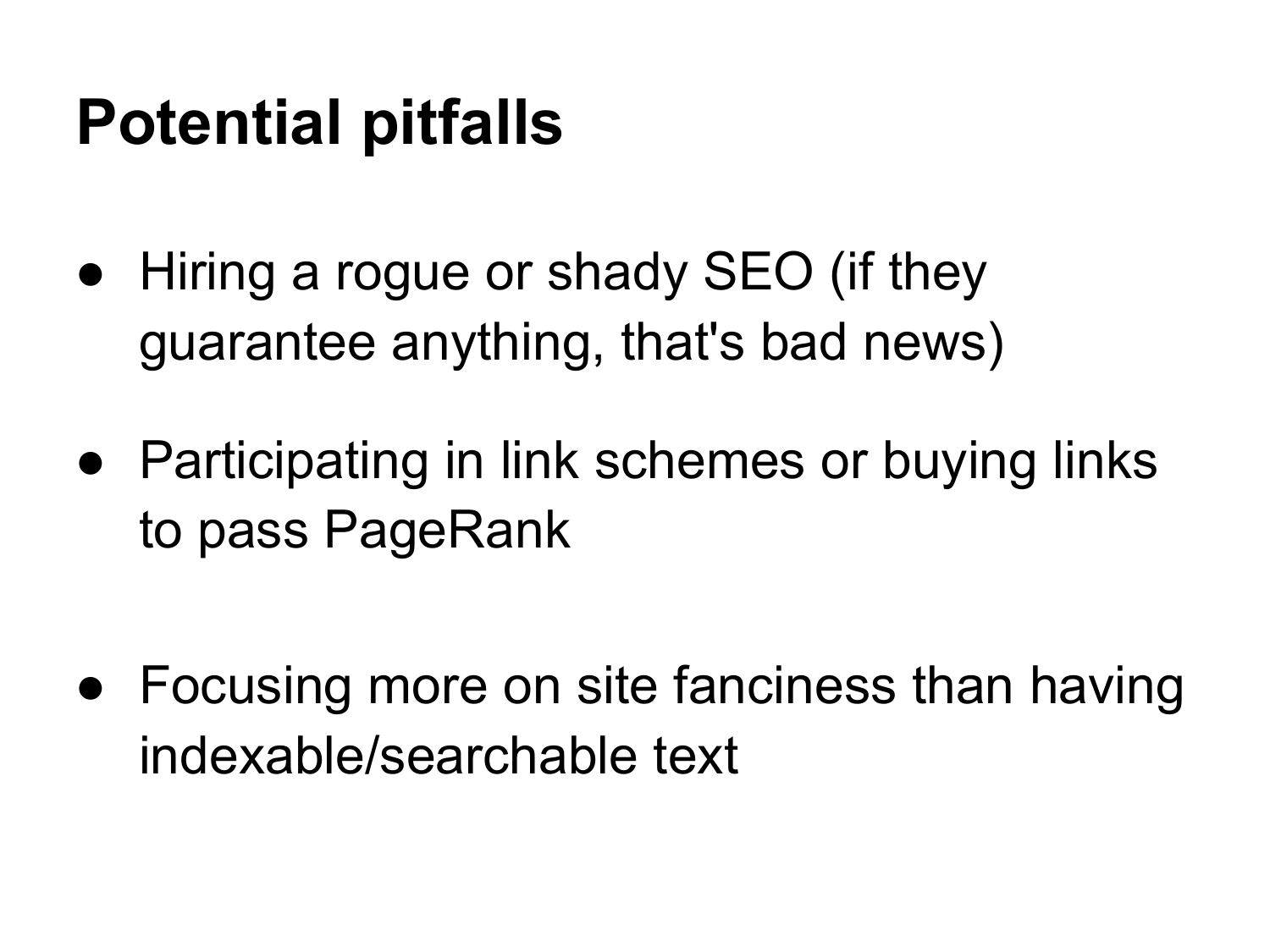### **Speed**

- Akamai study finds two seconds as customer "acceptability" threshold for ecommerce sites
- Google aims for under a half-second

More info on performance and SEO http://goo. gl/SnIJt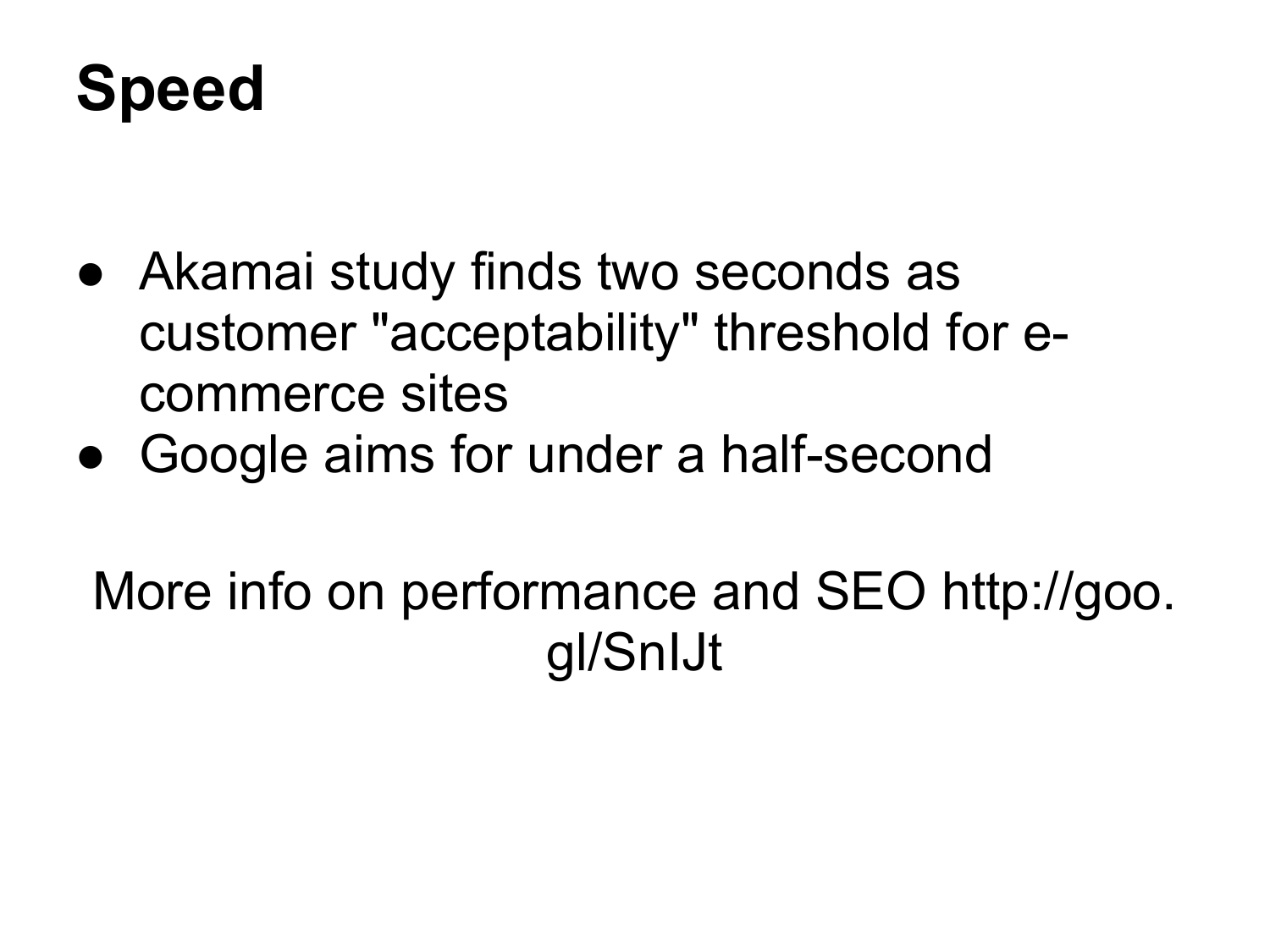## **Ranking**

- Check how you rank for your company name. (Hopefully #1 and with sitelinks.)
- Understand how you rank for other terms through Webmaster Tools' Search Queries (again, video at http://goo.gl/VM31L)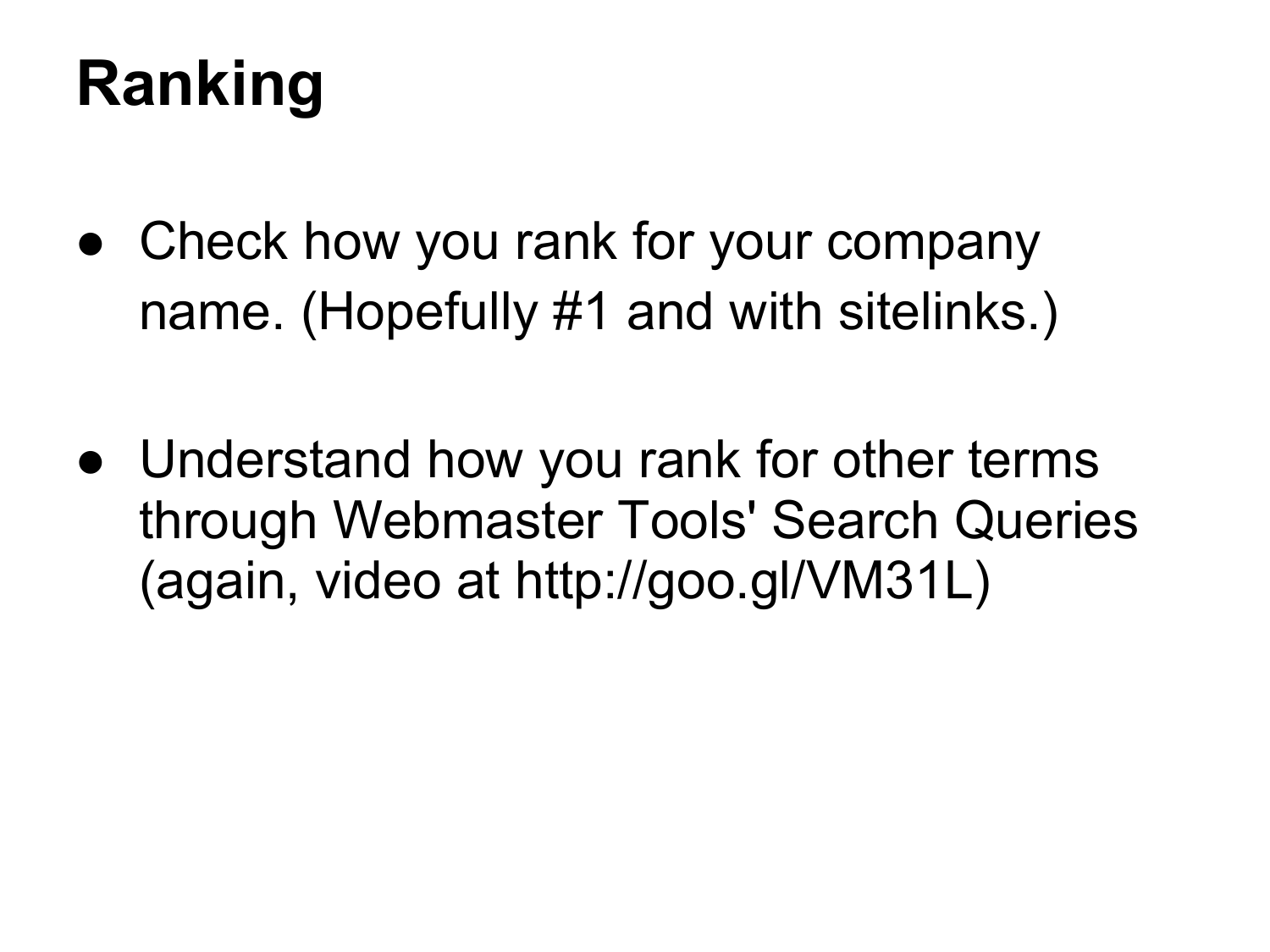# **Ranking (cont.)**

- Get involved.
	- No one searches for your new kind of product or service? Perhaps prioritize finding a potential audience/community on existing forums, blogs, or social media sites.

*To rank well, provide an awesome product or service, then attract buzz: natural links, +1s, likes, follows, shares...*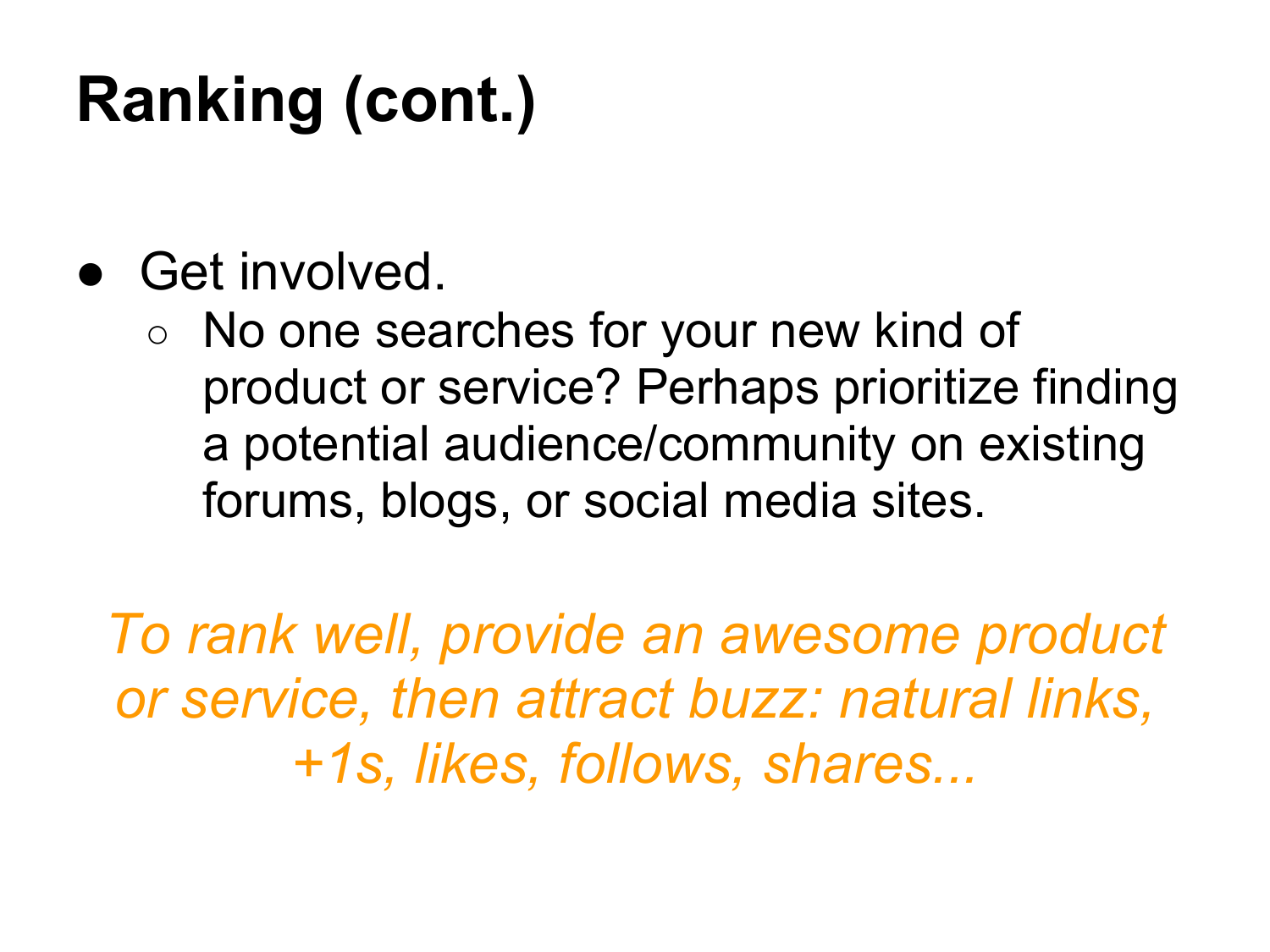# **Social media marketing**

You likely have limited resources.

- Think holistically: Create an identity on key sites, participate, connect users to entry point of conversion
- Focus your energy where your audience hangs out
- Play to your authentic strengths
	- CEO likes to tweet
	- Salesperson enjoys Facebook
	- Developer already on Google+, Stack Overflow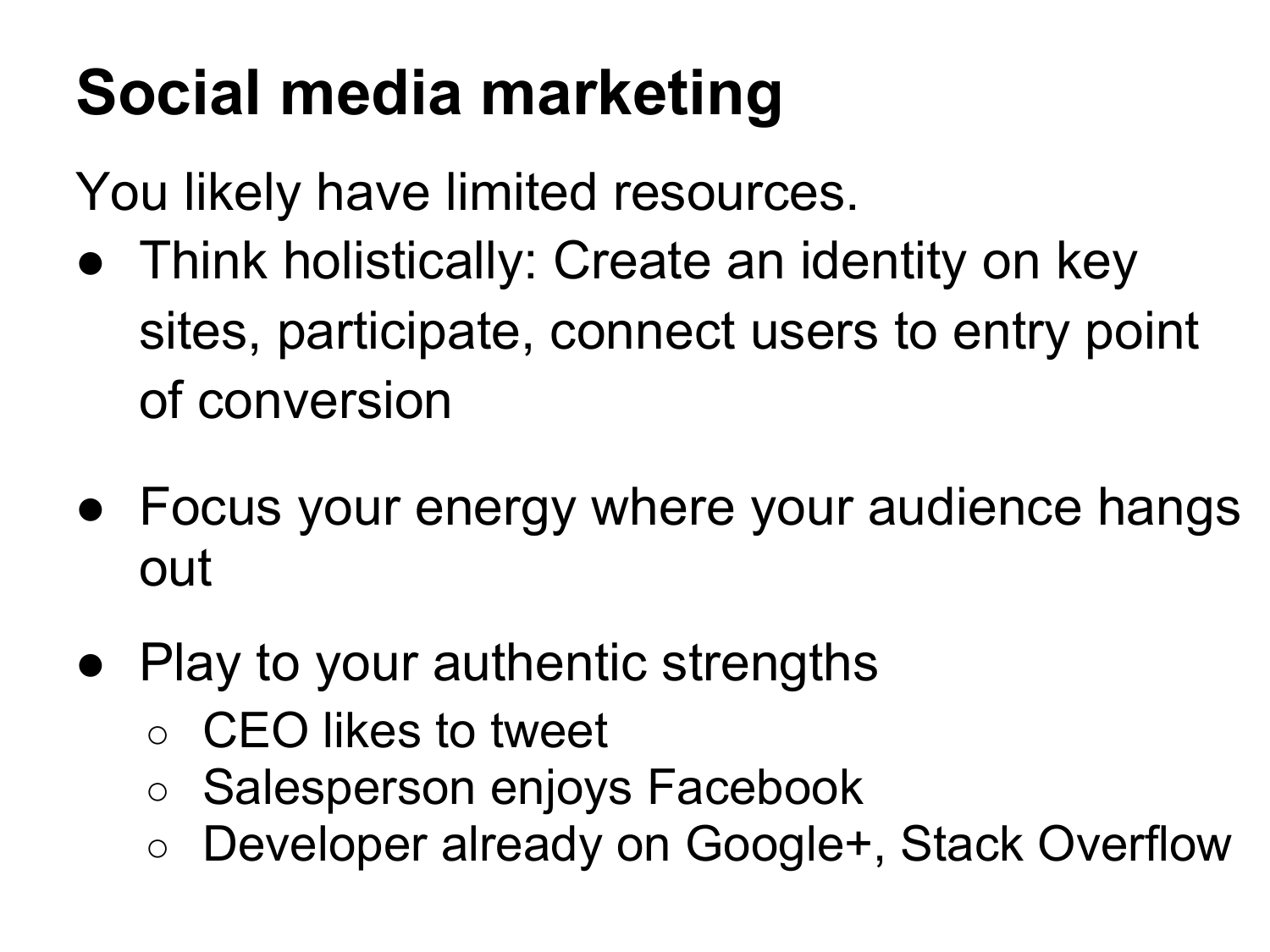

Even with great marketing and terrific advertising, *valuable conversion still happens on your site.* Stay focused and make sure you're ready!